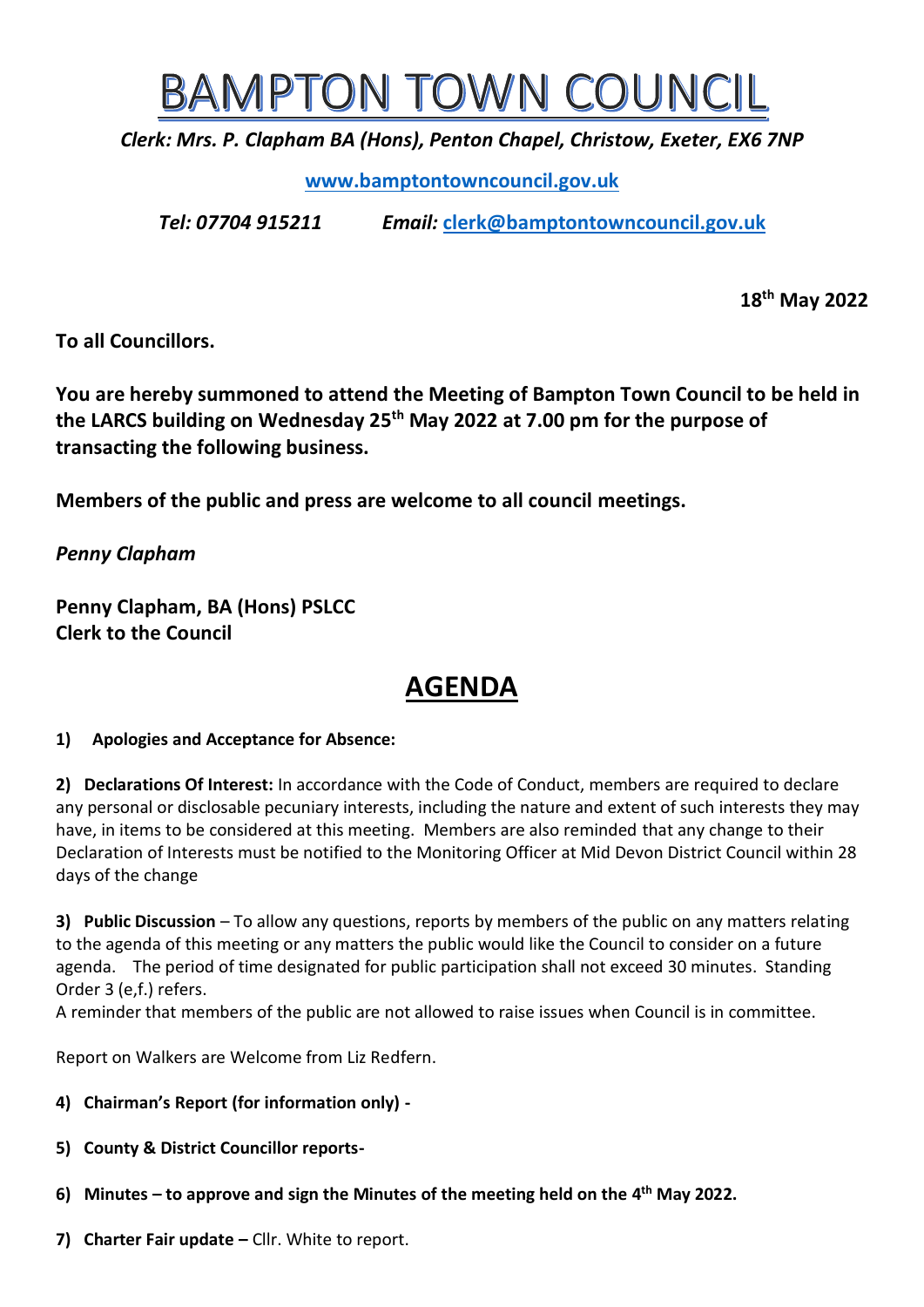- **8) Bampton Hall update –** Cllr. White to report.
- **9) Jubilee Planning –** Clerk to report.

### **10) Open Spaces updates –**

- i. Teen facilities at the Millennium Green clerk has written to Planning to request assistance with a pre-planning application.
- ii. Possible extension to the recreation field for car parking assistance requested from Planning with a pre-planning application.
- iii. Vandalism at the recreation field; to receive an update if available.
- iv. Availability and cost of tarmac for the potholes at the entrance to the car park, Station Rd.
- v. Lengthsman activities to be updated

## **11) PLANNING:**

**Planning Applications** - Mid Devon District Council has asked for comments from the Town Council on the following planning applications:

a) 22/00528/TPO Application to reduce the length of 1 oak tree by 1.5m, protected by a tree preservation order 94/00003/TPO, 8 Meadow View, West St., Bampton

#### **Planning Decisions**:

- a) 22/00626/CAT fell 4 birch trees within conservation area, Bowdenhays, Bampton NO OBJECTION
- b) 22/00253/FULL Erection of replacement dwelling, Ringwood, Old Tiverton Rd, Bampton. APPROVED

## **12) FINANCE:**

| <b>Expenditure:</b> | Bullfinch - Jubilee beacon                     | £588.00         | <b>BACs 06/05</b> |
|---------------------|------------------------------------------------|-----------------|-------------------|
|                     | Viking Direct - toilet supplies                | £44.84          | <b>BACs</b>       |
|                     | $LARC$ – rental May/June                       | £120.00         | <b>BACs</b>       |
|                     | Four Seasons - April grass cuts                | £527.99         | <b>BACs</b>       |
|                     | J. Caunter - toilet cleans May                 | £310.00         | <b>BACs</b>       |
|                     | <b>Employment May</b>                          | £785.64         | <b>BACs</b>       |
|                     | ICO Data Protection subscription               | £35.00          | DD.               |
| Income:             | Wayleave W. Power<br>CCLA Dividend to 01/04/22 | £4.64<br>£34.15 | Cq<br>Reinvested. |
|                     |                                                |                 |                   |

Bank Reconciliation will not be available until after the  $1<sup>st</sup>$  June and will be circulated as soon as possible. Council to resolve to accept the receipts and payments account.

**13) Council's Investments –** to consider an additional investment account for Council monies in order to maximise interest availability. Report as follows –

- i. To re-open a savings account with Unity Trust Bank in order to maximise on the current account. This has been done.
- ii. To put additional funds into the CCLA towards the new hall project.
- iii. To consider Hampshire Trust Bank as an alternative.

## **14) Clerk's report –**

- i. All papers for the external audit have been forwarded to PKF Littlejohn 9<sup>th</sup> May.
- ii. The exercise of public rights to examine Bampton's accounts runs from  $5<sup>th</sup>$  June to  $15<sup>th</sup>$  July.